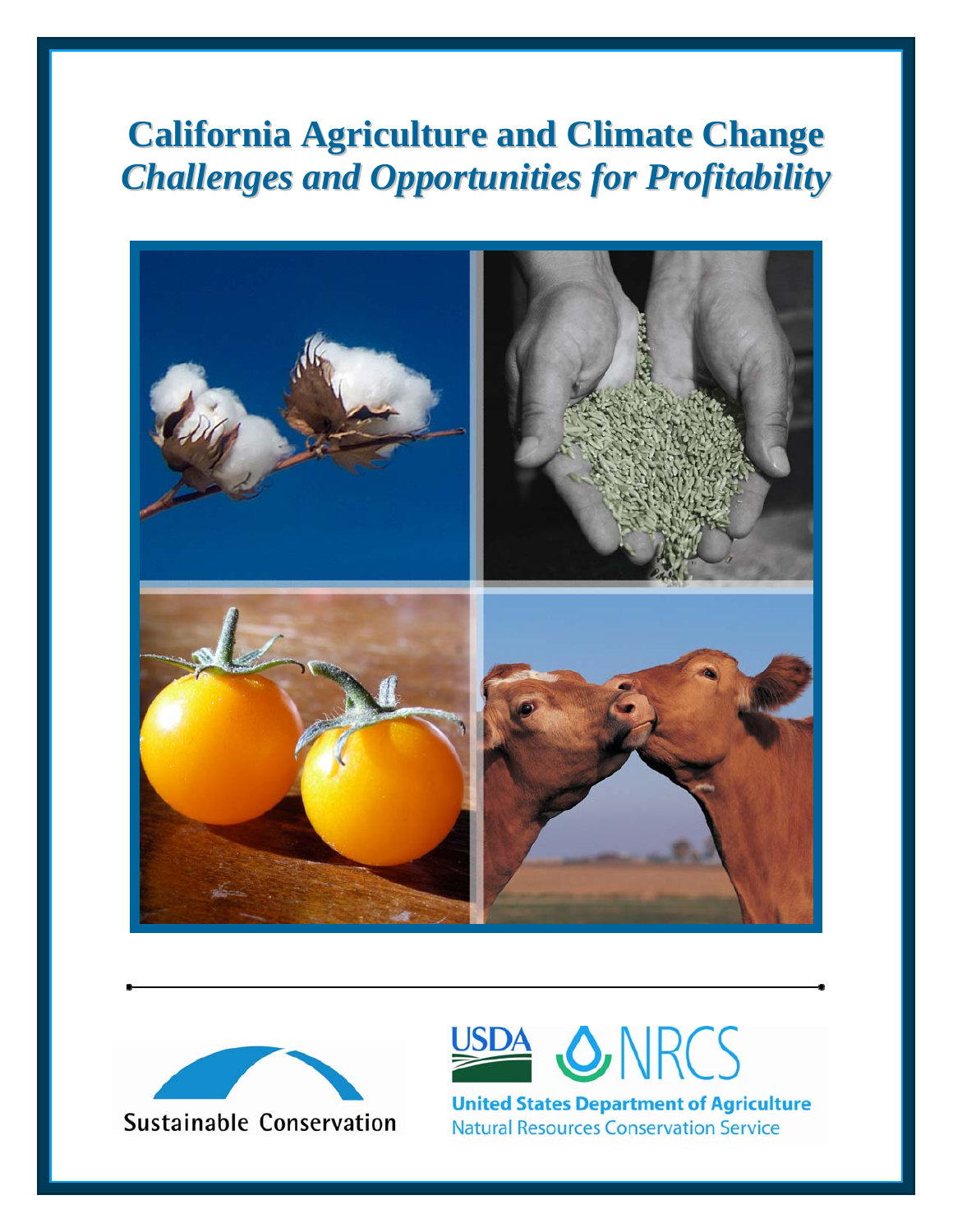### **Background**

In the late 1990s, responding to widespread concern from scientists about potential impacts of greenhouse gases building up in the atmosphere, leaders from most industrialized nations met in Kyoto, Japan and agreed to set up a global framework for reducing emissions of greenhouse gases. That system, called the Kyoto Protocol, has the goal of reducing emissions to 1990 levels. The three greenhouse gases of greatest focus are carbon dioxide (CO<sub>2</sub>), methane (CH<sub>4</sub>) and nitrous oxide (N<sub>2</sub>O). Other greenhouse gases of concern are hydrofluorocarbons (HFCs), perfluorocarbons (PFCs) and sulfur hexafluoride (SF<sub>6</sub>).

\_\_\_\_\_\_\_\_\_\_\_\_\_\_\_\_\_\_\_\_\_\_\_\_\_\_\_\_\_\_\_\_\_\_\_\_\_\_\_\_\_\_\_\_\_\_\_\_\_\_\_\_\_\_\_\_\_\_\_\_\_\_\_\_\_\_\_\_\_\_\_\_\_\_\_\_\_\_\_\_\_\_\_\_\_\_\_\_\_\_\_\_\_\_\_\_\_\_\_\_\_\_\_\_\_\_\_\_\_\_\_\_\_\_\_\_\_\_\_\_\_\_\_\_\_\_\_\_\_\_\_\_\_\_\_\_\_\_\_\_\_\_\_\_\_\_\_\_\_\_\_\_\_\_\_\_

Although the United States did not sign the Kyoto Protocol, it has encouraged voluntary measures to reduce emissions of greenhouse gases. California, the world's 12<sup>th</sup> largest emitter of greenhouse gases and one of the top consumers of fossil fuels for transportation and electricity generation, decided to take proactive steps to control emissions. In 2006, Governor Schwarzenegger signed the California Global Warming Solutions Act (AB 32), which establishes the first comprehensive program in the nation that employs regulatory and market mechanisms to achieve real, quantifiable and cost-effective reductions in greenhouse gas emissions in California. AB 32 will affect many or most sectors of California's economy and provide both new requirements and opportunities for business. Below is an overview of some of the issues, implications and opportunities for California agriculture.

### **Relevance for California Agriculture\_\_\_\_\_\_\_\_\_\_\_\_\_\_\_\_\_\_\_\_\_\_\_\_\_\_\_\_\_\_\_\_\_\_\_**

California's climate change legislation aims to reduce greenhouse gas emissions to 1990 levels. Although specific details are still being worked out, it will likely provide both incentives and regulatory mandates to some sectors of California's economy, including agriculture. AB 32's requirement for "early action measures" – immediate priorities for reducing greenhouse gas emissions – includes several agriculturerelated provisions. It is important for California growers and producers to understand these emerging opportunities and consider the potential value for their own operations and long-term profitability. That is already happening with some California dairymen who have modified their operations in ways that are beneficial for their farms and for capturing "carbon credit" dollars from methane emission reductions.

# **Agriculture's Greenhouse Gas Emissions\_\_\_\_\_\_\_\_\_\_\_\_\_\_\_\_\_\_\_\_\_\_\_\_\_\_\_\_\_\_\_**



### **Types of Emissions\_\_\_\_\_\_\_\_\_\_\_\_\_\_\_\_\_\_\_\_\_\_\_\_\_\_\_\_\_\_\_\_\_\_\_\_\_\_\_\_\_\_\_\_\_\_\_\_\_\_\_\_\_\_\_\_\_\_\_\_\_\_\_\_\_\_\_\_**

 $CO<sub>2</sub>$  is the most prevalent greenhouse gas and therefore has the greatest impact. But pound for pound, methane has more global warming potential – meaning it has a greater ability to drive climate change, 21 times more powerful than  $CO<sub>2</sub>$ . Nitrous oxide is more potent than  $CO<sub>2</sub>$  or methane, over 300 times more powerful than  $CO<sub>2</sub>$  in driving climate change, pound for pound. Although there is not as much of nitrous oxide as  $CO<sub>2</sub>$  being released into the atmosphere, the amount that is released has a disproportionate effect as does methane when compared to  $CO<sub>2</sub>$ . Agriculture releases all three types.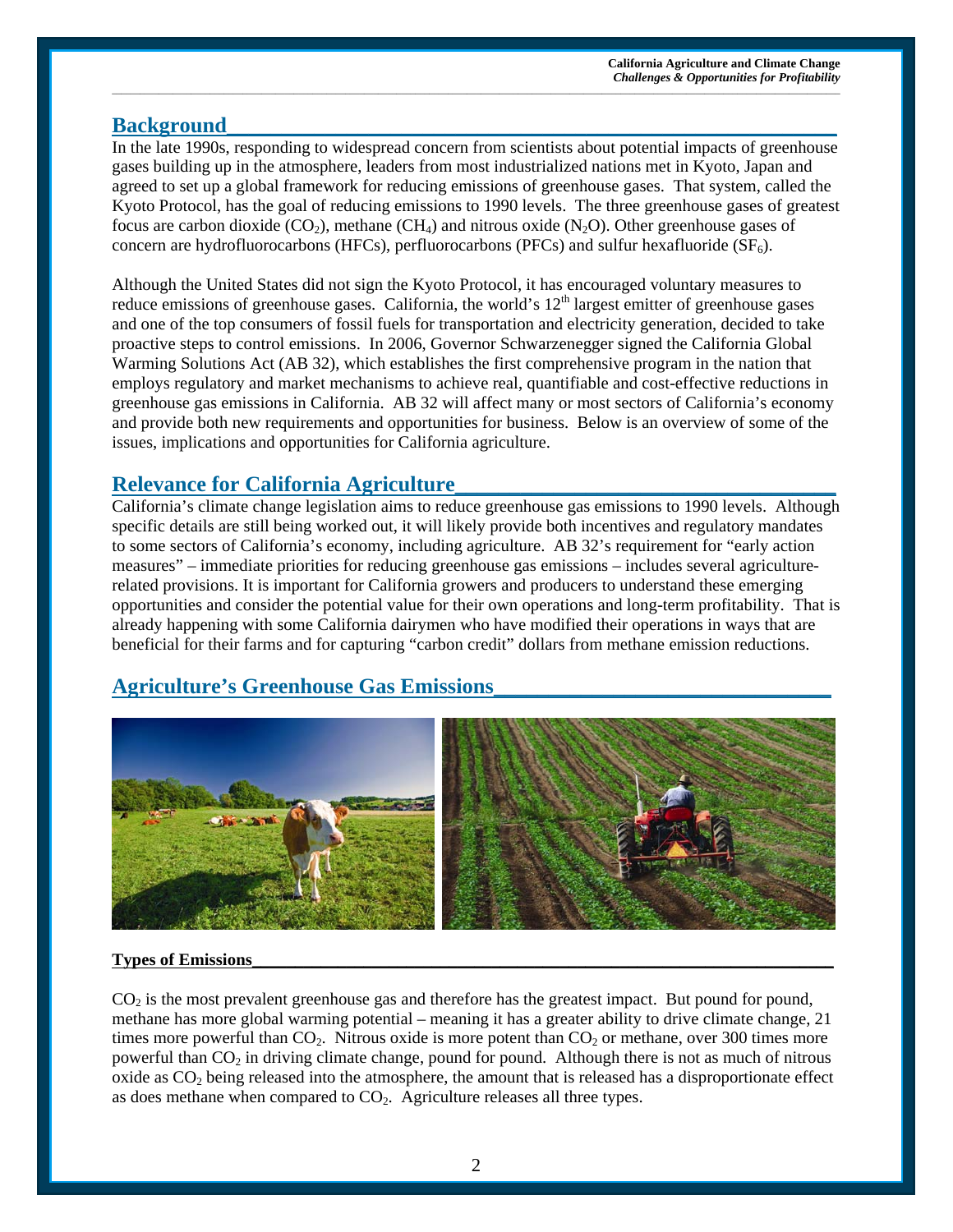#### **Sources of Emissions\_\_\_\_\_\_\_\_\_\_\_\_\_\_\_\_\_\_\_\_\_\_\_\_\_\_\_\_\_\_\_\_\_\_\_\_\_\_\_\_\_\_\_\_\_\_\_\_\_\_\_\_\_\_\_\_\_\_\_\_\_\_\_\_\_\_\_**

**Carbon dioxide**: Most people know that power plants generating electricity from coal, oil and gas emit  $CO<sub>2</sub>$ , as do car and truck engines that burn gasoline or diesel fuel. Farm tractors, trucks and other vehicles associated with agricultural operations also emit  $CO<sub>2</sub>$ . In addition,  $CO<sub>2</sub>$  can be emitted from the soil, particularly during tillage or other operations that expose soil to oxidation. Over time, soil carbon can be converted to CO2, reducing the organic matter content and adversely affecting soil properties. Scientists estimate that since California farmers first broke ground to plant crops, over half the organic matter in soil has been lost. The good news is that changing practices can potentially reverse this decline.

\_\_\_\_\_\_\_\_\_\_\_\_\_\_\_\_\_\_\_\_\_\_\_\_\_\_\_\_\_\_\_\_\_\_\_\_\_\_\_\_\_\_\_\_\_\_\_\_\_\_\_\_\_\_\_\_\_\_\_\_\_\_\_\_\_\_\_\_\_\_\_\_\_\_\_\_\_\_\_\_\_\_\_\_\_\_\_\_\_\_\_\_\_\_\_\_\_\_\_\_\_\_\_\_\_\_\_\_\_\_\_\_\_\_\_\_\_\_\_\_\_\_\_\_\_\_\_\_\_\_\_\_\_\_\_\_\_\_\_\_\_\_\_\_\_\_\_\_\_\_\_\_\_\_\_\_

**Methane**: Of the approximately 29 million metric tons of methane emitted from U.S. human-related activities, about one-third are from agriculture (as of 1998). Livestock management accounts for a significant portion of these emissions, with the majority of this share from the natural digestive process of ruminant animals. (Methane is given off by diary cows through flatulence or burping.) The remainder comes from the anaerobic decomposition of livestock wastes. It has been estimated that the dairy industry contributes up to 2% of California's total methane emissions. Rice growing is another source of methane. It results from anaerobic conditions that exist in rice fields, mainly from decomposing rice straw that is now left in the wet fields (where it was once burned). Tractors also produce small quantities of methane from tailpipes. Most of these emissions can be mitigated with existing practices and technologies.

**Nitrous oxide:** Agriculture accounts for about 70% of U.S. N<sub>2</sub>O emissions, primarily the application of commercial and animal-based fertilizers, but also from the production of nitrogen fertilizer. Nitrous oxide typically forms in the soil when nitrate nitrogen denitrifies. This often occurs under wet conditions or where nitrogen fertilizer is applied, particularly in large quantity. Using nitrogen fertilizer and irrigation water more efficiently can reduce  $N_2O$  emissions significantly.



From Nevison et al., 1996; Mosier et al., 1998; C. Kroeze, 1998.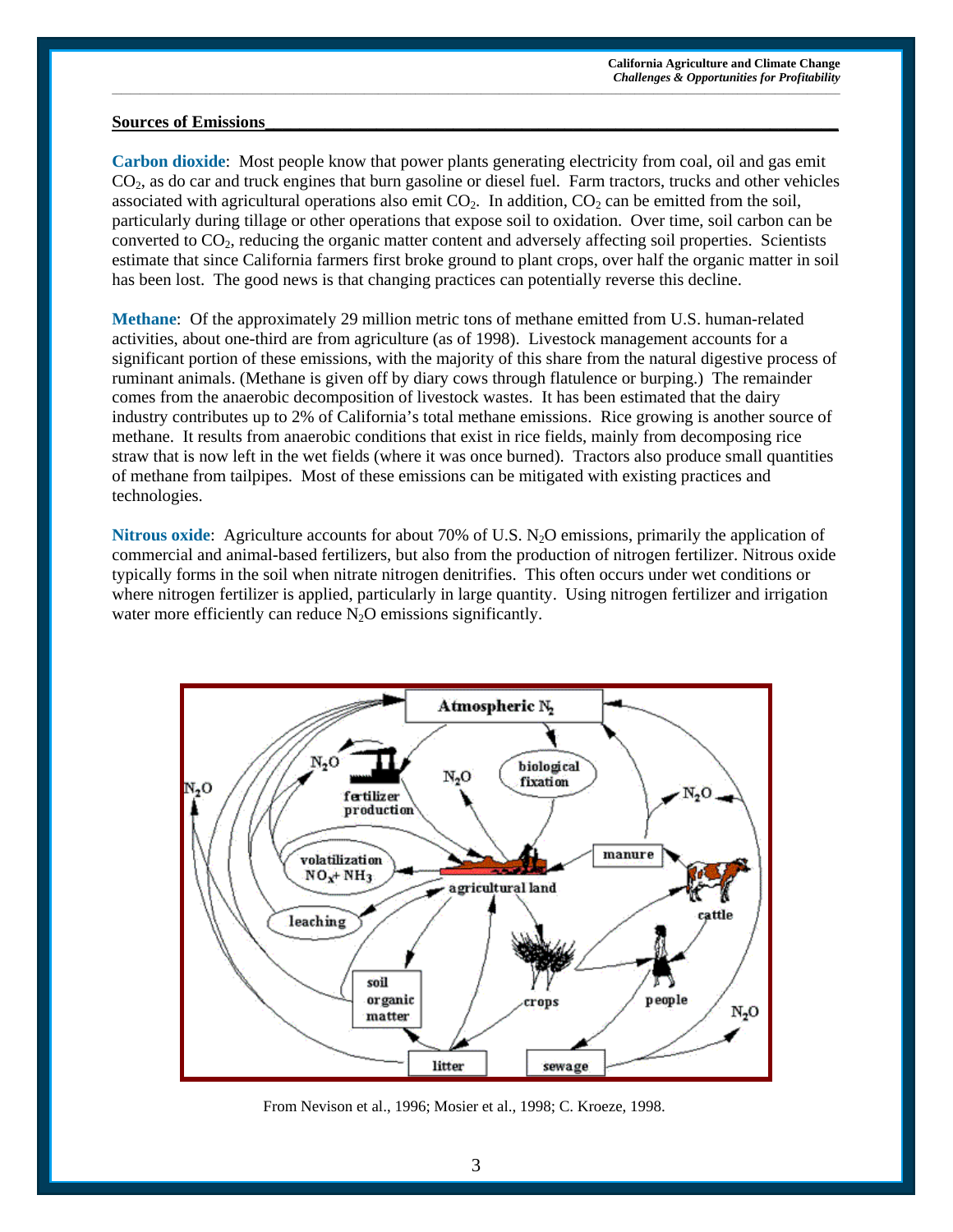# **California's New Law: AB 32\_\_\_\_\_\_\_\_\_\_\_\_\_\_\_\_\_\_\_\_\_\_\_\_\_\_\_\_\_\_\_\_\_\_\_\_\_\_\_\_\_**

The regulatory agency in charge of monitoring and reducing greenhouse gas emissions is the California Air Resources Board (CARB). AB 32 includes the following provisions:

\_\_\_\_\_\_\_\_\_\_\_\_\_\_\_\_\_\_\_\_\_\_\_\_\_\_\_\_\_\_\_\_\_\_\_\_\_\_\_\_\_\_\_\_\_\_\_\_\_\_\_\_\_\_\_\_\_\_\_\_\_\_\_\_\_\_\_\_\_\_\_\_\_\_\_\_\_\_\_\_\_\_\_\_\_\_\_\_\_\_\_\_\_\_\_\_\_\_\_\_\_\_\_\_\_\_\_\_\_\_\_\_\_\_\_\_\_\_\_\_\_\_\_\_\_\_\_\_\_\_\_\_\_\_\_\_\_\_\_\_\_\_\_\_\_\_\_\_\_\_\_\_\_\_\_\_

- Establish a statewide greenhouse gas emissions cap for 2020, based on January 1, 2008.
- Adopt mandatory reporting rules for significant sources by January 1, 2008.
- Adopt a plan for reducing greenhouse gas emissions from significant sources via regulations and/or market mechanisms by January 1, 2009.
- Adopt regulations to achieve the maximum cost-effective reductions in greenhouse gases, including requirements and alternative compliance mechanisms by January 1, 2011.
- Adopt a list of discrete "early action measures" by July 2008 and adopt such measures before January 1, 2010.
- Convene an Environmental Justice Advisory Committee and an Economic and Technology Advancement Advisory Committee to advise CARB.
- Ensure public notice and opportunity for comment prior to imposing any mandates or authorizing market mechanisms, evaluating factors such as: impacts on the environment and public health; equity between regulated entities; electricity reliability; conformance with other environmental laws, and avoiding disproportionate impacts to low-income communities.

It is noteworthy that AB 32 has a provision that authorizes the Governor to invoke a safety valve in the event AB 32 implementation threatens significant economic harm.

### **Key Concepts of AB 32 Implementation\_\_\_\_\_\_\_\_\_\_\_\_\_\_\_\_\_\_\_\_\_\_\_\_\_\_\_\_\_\_\_\_**

To understand how AB 32 implementation will work and how it may affect agriculture, it is important to understand the language and concepts that are part of the process. The terminology also has meaning in the regulatory and financial contexts. A brief overview of relevant terms and issues is presented below.

### **Cap and Trade\_\_\_\_\_\_\_\_\_\_\_\_\_\_\_\_\_\_\_\_\_\_\_\_\_\_\_\_\_\_\_\_\_\_\_\_\_\_\_\_\_\_\_\_\_\_\_\_\_\_\_\_\_\_\_\_\_\_\_\_\_\_\_\_\_\_\_\_\_\_\_\_**

A key concept of AB 32 (and Kyoto Protocol) is setting up a "cap and trade" system which combines government regulation with market mechanisms. Under this system regulators establish a "cap" that limits emissions to a level lower than current emissions. This new threshold provides businesses and other emitters the right to emit a lower amount and trade their emission permits (or allowances) to achieve greater reductions. The goal behind the system is to bring down the overall level of greenhouse gas emissions at the lowest possible cost, without specifying exactly who must reduce which emissions and by how much. This keeps the costs of compliance lower than a fully regulated system. Cap and trade systems are currently used in the U.S. to reduce air pollution and internationally, carbon emissions.



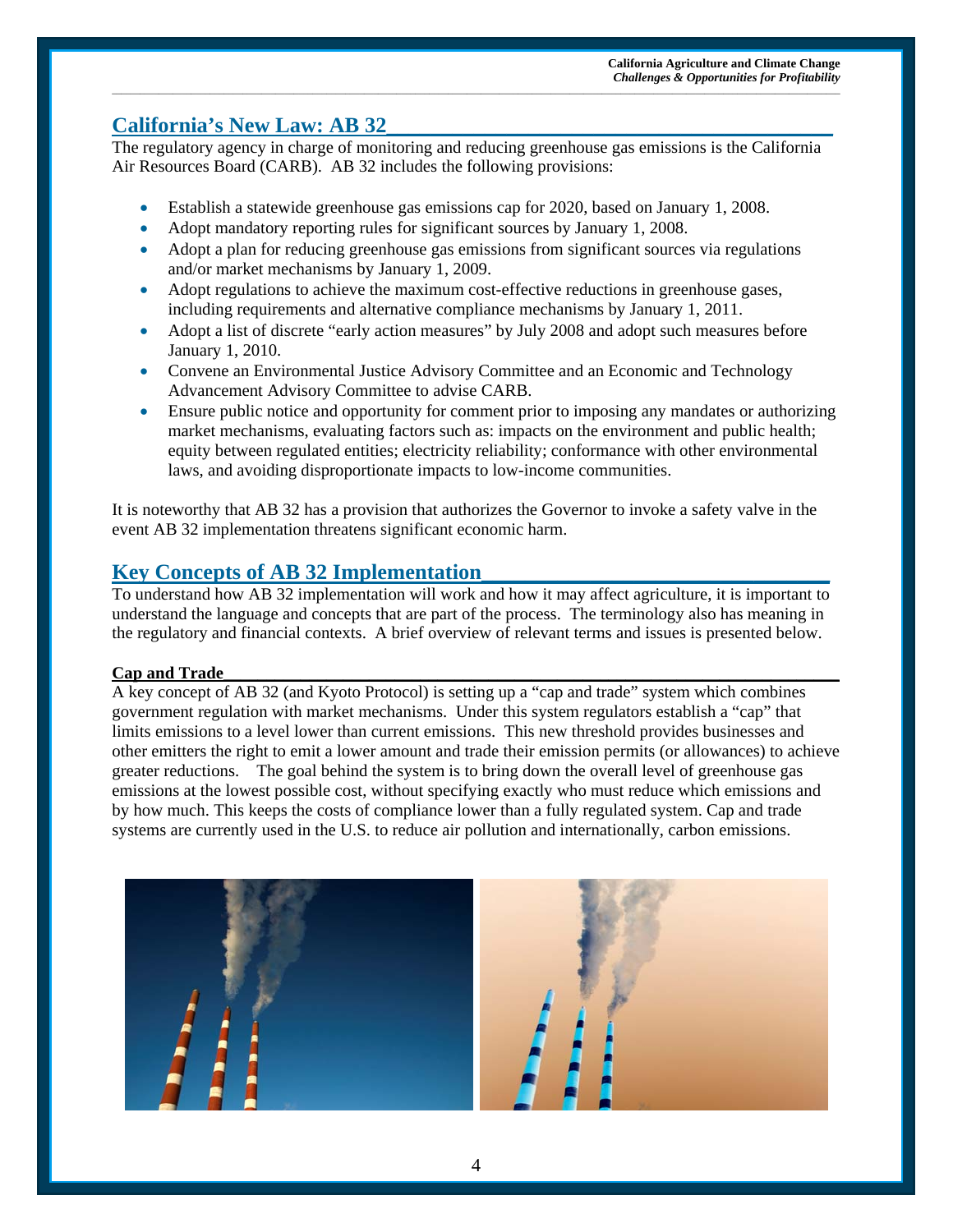It is a government body that sets an overall ceiling for greenhouse gas emissions that acts as the "cap." Then individual emitters are allocated emission permits typically through auctions. The total number of permit allowances add up to the cap. Some emitters will be able to reduce their emissions at a lower cost than other emitters. Those for whom the cost is high may decide that it is more economical to buy emission permits from other emitters who can reduce emissions more cheaply, rather than reducing their own emissions. This gives the low-cost emitter the chance to realize an economic benefit by selling emission credits for a price greater than its cost of reducing their own emissions. As a result, the total level of emissions falls and both companies help meet the regulated cap at a lower overall cost.

\_\_\_\_\_\_\_\_\_\_\_\_\_\_\_\_\_\_\_\_\_\_\_\_\_\_\_\_\_\_\_\_\_\_\_\_\_\_\_\_\_\_\_\_\_\_\_\_\_\_\_\_\_\_\_\_\_\_\_\_\_\_\_\_\_\_\_\_\_\_\_\_\_\_\_\_\_\_\_\_\_\_\_\_\_\_\_\_\_\_\_\_\_\_\_\_\_\_\_\_\_\_\_\_\_\_\_\_\_\_\_\_\_\_\_\_\_\_\_\_\_\_\_\_\_\_\_\_\_\_\_\_\_\_\_\_\_\_\_\_\_\_\_\_\_\_\_\_\_\_\_\_\_\_\_\_

### **Offsets\_\_\_\_\_\_\_\_\_\_\_\_\_\_\_\_\_\_\_\_\_\_\_\_\_\_\_\_\_\_\_\_\_\_\_\_\_\_\_\_\_\_\_\_\_\_\_\_\_\_\_\_\_\_\_\_\_\_\_\_\_\_\_\_\_\_\_\_\_\_\_\_\_\_\_\_\_\_\_**

Sectors of the economy that operate outside of a regulated cap and trade program, including farmers, can still participate in the market through offsets. This option allows regulated participants to offset their own emissions by going to non-regulated entities. They can get paid by the companies that have to reduce their regulated emissions. Offsets are emission reductions achieved by non-regulated market participants, which could include farms. Offsets enable businesses and other emitters to pay for the benefit of greenhouse gas reductions achieved by other parties, including those outside the regulatory system.

For example, as a regulated power plant works to bring their own emissions to within their allocated permits, it can purchase credits or offsets from an entity that can achieve the benefits at a lower cost. California farms can sell offsets related to a variety of practices that reduce greenhouse gas emissions or avoid emissions that would normally take place. Examples of offsets currently recognized are: 1) methane captured from dairy operations to produce energy; 2) cover crops or tillage practices used to build up soil carbon (organic matter) levels; or 3) using biofuels. Others types of acceptable offsets will be added in the future. The Chicago Climate Exchange has standardized offset rules, which are likely to serve as the basis for other programs. Carbon offsets are becoming popular with businesses and consumers who want to counter the effect of their own direct and/or indirect greenhouse gas emissions, or "carbon footprint."

#### **Carbon Equivalent Emissions**

Emissions of greenhouse gases are typically expressed in a common metric – carbon equivalent emissions  $(CO<sub>2</sub>e)$  – so that their impacts can be directly compared even though some gases have a higher global warming potential than others. A calculation is used to convert the methane, nitrous oxide and other greenhouse gas emissions to the equivalent impact of carbon dioxide emissions. For example, 1,000 tons of methane emissions converts to 21,000 tons of CO<sub>2</sub>e. U.S. Environmental Protection Agency and most other agencies use million metric tons carbon equivalent, or MMTCE.

| <b>CONVERSION CHART</b> |     |
|-------------------------|-----|
| Carbon dioxide $(CO2)$  |     |
| Methane $(CH_4)$        | 21  |
| Nitrous oxide $(N_2O)$  | 310 |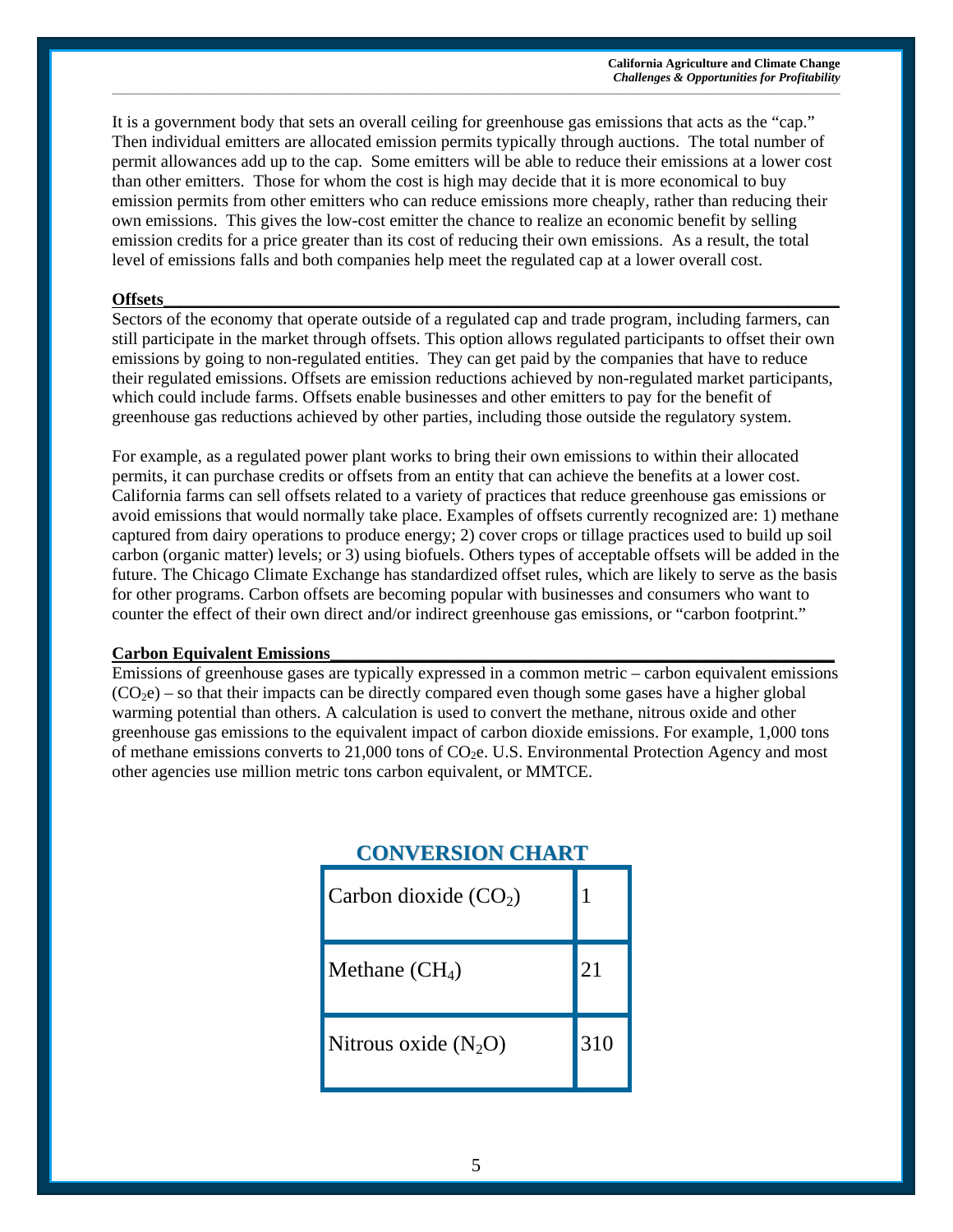#### **Standards\_\_\_\_\_\_\_\_\_\_\_\_\_\_\_\_\_\_\_\_\_\_\_\_\_\_\_\_\_\_\_\_\_\_\_\_\_\_\_\_\_\_\_\_\_\_\_\_\_\_\_\_\_\_\_\_\_\_\_\_\_\_\_\_\_\_\_\_\_\_\_\_\_\_\_\_**

At present, the standards for trading greenhouse gas emission permits are evolving. An ideal standardized product for trading greenhouse gas reductions would provide high assurances that a ton of greenhouse gas reductions from one project has the same impact as a ton or reductions from another. A complete standard should contain detailed methods, procedures and criteria for ensuring that greenhouse gas reductions are:

\_\_\_\_\_\_\_\_\_\_\_\_\_\_\_\_\_\_\_\_\_\_\_\_\_\_\_\_\_\_\_\_\_\_\_\_\_\_\_\_\_\_\_\_\_\_\_\_\_\_\_\_\_\_\_\_\_\_\_\_\_\_\_\_\_\_\_\_\_\_\_\_\_\_\_\_\_\_\_\_\_\_\_\_\_\_\_\_\_\_\_\_\_\_\_\_\_\_\_\_\_\_\_\_\_\_\_\_\_\_\_\_\_\_\_\_\_\_\_\_\_\_\_\_\_\_\_\_\_\_\_\_\_\_\_\_\_\_\_\_\_\_\_\_\_\_\_\_\_\_\_\_\_\_\_\_

- **Real** actual emission reductions and not artifacts of incomplete accounting;
- **Surplus** a response to the buyer's promise to purchase them, not reductions that would have happened anyway per business-as-usual (i.e., are "additional");
- **Verifiable** from projects whose performance can be readily monitored and verified;
- **Permanent** permanent and/or backed by guarantees if they are reversed; and
- **Enforceable** backed by contracts or legal instruments that define their creation, provide for transparency and ensure exclusive ownership.

### Renewable Energy Credits/Certificates (RECs)

A Renewable Energy Credit (REC) represents one megawatt hour (MWh) of renewable electricity generated (representing 1,000 kilowatt hours) and delivered somewhere on the power grid (10 light bulbs of 100 watts each burning for an hour represent 1 kilowatt hour). Each 1MWh of clean, renewable electricity avoids 1MWh of electricity generated from coal, natural gas or other fossil fuels. A renewable energy provider is credited for every 1,000 kilowatt hours (kWh) of electricity it produces and generators can aggregate output. Once the renewable energy is fed into the electrical grid, the credit can then be sold on the open market. A REC therefore enables a renewable energy provider to recognize an additional economic benefit that reflects the environmental benefits of replacing dirty power with clean power.

# **Opportunities for Row Crop Agriculture**

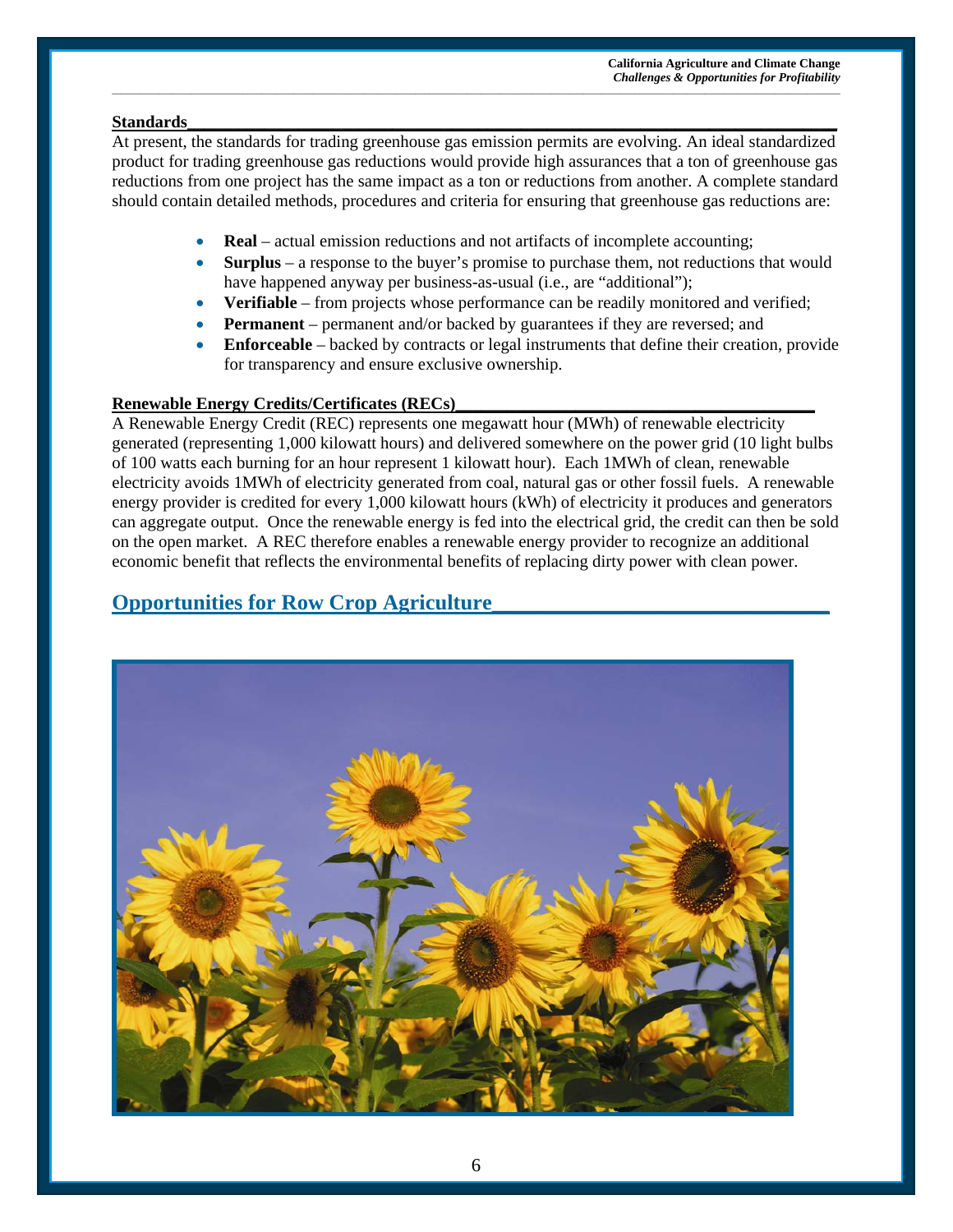As government and businesses work to mitigate greenhouse gas emissions, significant opportunities are emerging for California growers and producers. Farmers can benefit economically from their ability to store carbon in the soil or directly reduce their greenhouse gas emissions. The economic benefits come from selling carbon offsets and potentially from trading carbon credits in the future.

\_\_\_\_\_\_\_\_\_\_\_\_\_\_\_\_\_\_\_\_\_\_\_\_\_\_\_\_\_\_\_\_\_\_\_\_\_\_\_\_\_\_\_\_\_\_\_\_\_\_\_\_\_\_\_\_\_\_\_\_\_\_\_\_\_\_\_\_\_\_\_\_\_\_\_\_\_\_\_\_\_\_\_\_\_\_\_\_\_\_\_\_\_\_\_\_\_\_\_\_\_\_\_\_\_\_\_\_\_\_\_\_\_\_\_\_\_\_\_\_\_\_\_\_\_\_\_\_\_\_\_\_\_\_\_\_\_\_\_\_\_\_\_\_\_\_\_\_\_\_\_\_\_\_\_\_

Already, some California farmers are participating in voluntary programs to reduce their carbon emissions and are getting paid for doing so. For example, dairy farmers who install methane digesters are capturing economic value from the methane destruction that occurs when it is combusted to generate electricity. Meanwhile, some row crop farmers in the Midwest have begun participating in carbon sequestration programs, something wheat farmers in Washington and Oregon have been doing for some time. These programs are paying farmers for changing tillage practices to store carbon in the soil. Although California growers are not yet participating in these types of programs, clear opportunities will emerge in the next few years. There are many opportunities for row crop farmers to reduce greenhouse gas emissions. Three categories of opportunities discussed here are:

- **1.** Carbon sequestration (e.g., storing more carbon in the soil by using cover crops);
- **2.** Reducing greenhouse gas emissions (e.g., becoming more efficient by using more efficient motors);
- **3.** Removing or destroying greenhouse gases (e.g., burning methane gas in a digester).

#### **Specific opportunities for row crop growers:**

#### **1. Carbon Sequestration\_\_\_\_\_\_\_\_\_\_\_\_\_\_\_\_\_\_\_\_\_\_\_\_\_\_\_\_\_\_\_\_\_\_\_\_\_\_\_\_\_\_\_\_\_\_\_\_\_\_\_\_\_\_\_\_\_\_\_\_\_\_\_**

Soil is a major reservoir for carbon and nitrogen. It contains twice as much carbon as terrestrial vegetation (e.g., trees) and the atmosphere *combined*. Much work has been done on Midwest crops such as soybeans and corn on storing carbon in the soil, but less is known about the carbon sequestration potential of California's many row crops that have diverse management practices and rotation systems. It has been estimated, however, that approximately 3 million metric tons of carbon equivalents could be stored in California soils. Some of the approaches that may help do that include:

a) **Conservation tillage**: The term "conservation tillage" designates crop production systems that maintain a minimum of 30% plant residue cover on soil after planting. By reducing fossil fuel consumption it can reduce greenhouse gas emissions. In reality, conservation tillage covers a wide range of practices and technologies and doesn't necessarily require a fixed percentage of residue on the surface. Irrespective of how it is defined, reducing plowing of the soil can have a beneficial impact on carbon storage, particularly when combined with other practices like cover crops or adding compost. Although it is not suitable for all crops, it is currently underutilized as a technology in California, with less than 2% of annual cropland employing conservation tillage.

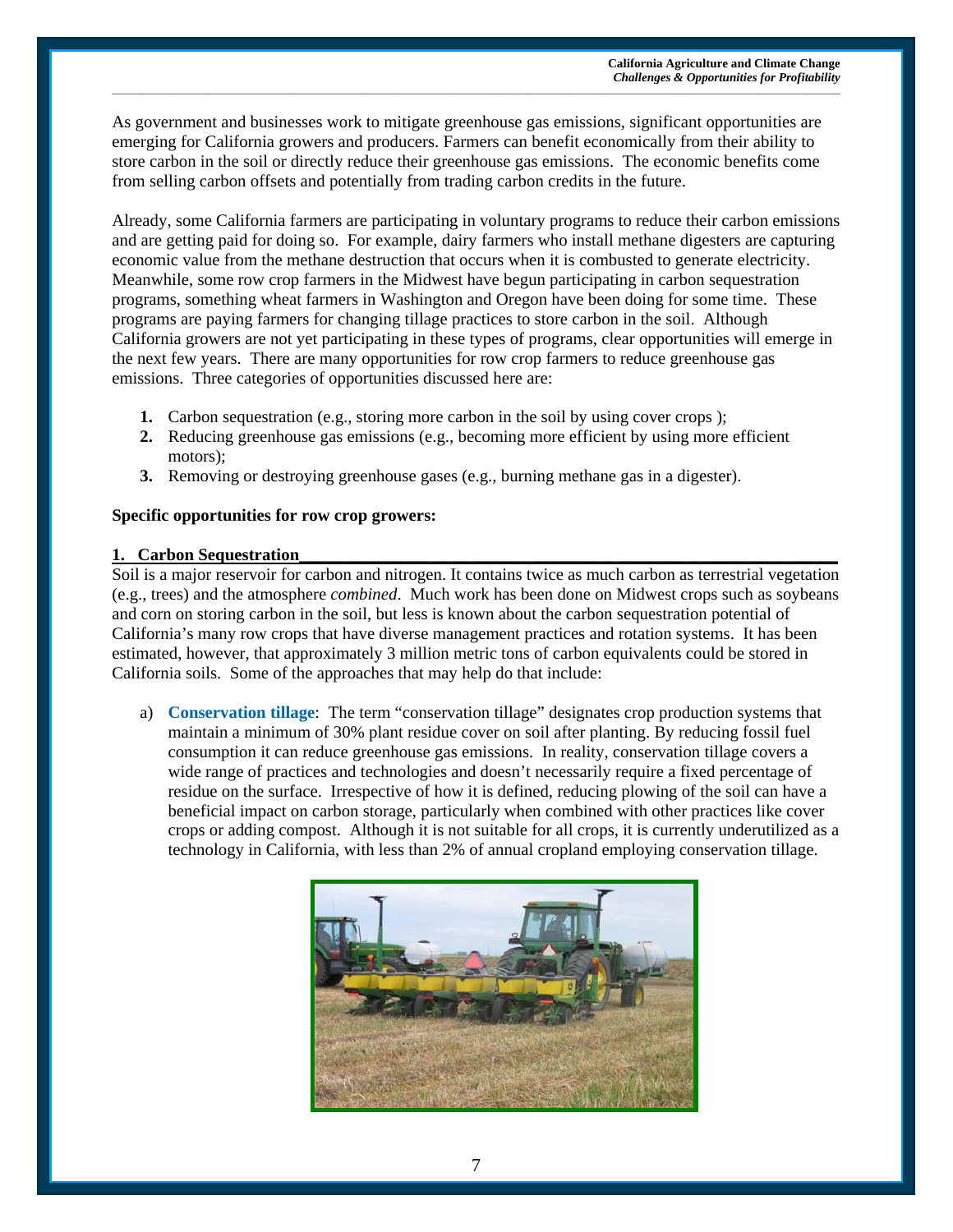b) **Cover crops**:Winter cover crops are sometimes used to improve soil health, add nitrogen, prevent wind or water erosion, or produce a forage crop. California growers, however, have not used cover crops as widely as may be feasible or desirable. There is opportunity to grow significantly more cover crops than is currently the case. Although cover crops may not be appropriate in all rotations, they can improve soil quality, add nitrogen to the soil or provide a winter forage crop. As such, they offer cost saving potential or new revenue opportunities.

\_\_\_\_\_\_\_\_\_\_\_\_\_\_\_\_\_\_\_\_\_\_\_\_\_\_\_\_\_\_\_\_\_\_\_\_\_\_\_\_\_\_\_\_\_\_\_\_\_\_\_\_\_\_\_\_\_\_\_\_\_\_\_\_\_\_\_\_\_\_\_\_\_\_\_\_\_\_\_\_\_\_\_\_\_\_\_\_\_\_\_\_\_\_\_\_\_\_\_\_\_\_\_\_\_\_\_\_\_\_\_\_\_\_\_\_\_\_\_\_\_\_\_\_\_\_\_\_\_\_\_\_\_\_\_\_\_\_\_\_\_\_\_\_\_\_\_\_\_\_\_\_\_\_\_\_

c) **Soil amendments/compost**: Research has shown that adding amendments to soil, such as manure, biosolids or compost, can increase the organic matter content. Some products, like prepared compost, can be expensive to add, while others, like biosolids, can generate revenue. Although each has its own limitation, these resources have not been fully exploited by row crop growers. Recognizing that high quality products have destroyed pathogens, they are worth a closer look, particularly where there are other benefits to their utilization beside nutrient value.

#### **2. Reduction in Greenhouse Gas Emissions\_\_\_\_\_\_\_\_\_\_\_\_\_\_\_\_\_\_\_\_\_\_\_\_\_\_\_\_\_\_\_\_\_\_\_\_\_\_\_\_\_\_\_\_\_\_\_\_**

a) **Irrigation efficiency**: In recent years, California farmers have been making significant strides to improve water use efficiency in crop production. Additional efforts at optimization will have the added benefit of decreasing greenhouse gas emissions, both in reduced energy that may be used to pump the water and in decreasing nitrous oxide emissions (since water-saturated soil conditions are often associated with higher emissions). Highly efficient drip systems are now widely used in some crops and may become more suitable for others as water becomes scarcer. Center-pivot irrigation systems, widely used in parts of the western U.S., are also relevant to California growers. Whatever systems are considered, their economic viability could shift to positive if there is a revenue opportunity from the reduction in greenhouse gas emissions.



b) **Nitrogen use efficiency**: Improving fertilizer efficiency appears to be a promising way to reduce N<sub>2</sub>O emissions. Increased emissions are associated with higher levels of nitrogen fertilizer use (e.g., ammonium nitrate, anhydrous ammonia). Precision farming using GPS tracking is one option that can help. Other approaches include more frequent and representative soil nutrient sampling to tailor application rates on different parts of a field, remote sensing technology and other methods to provide information for more efficient application of fertilizer.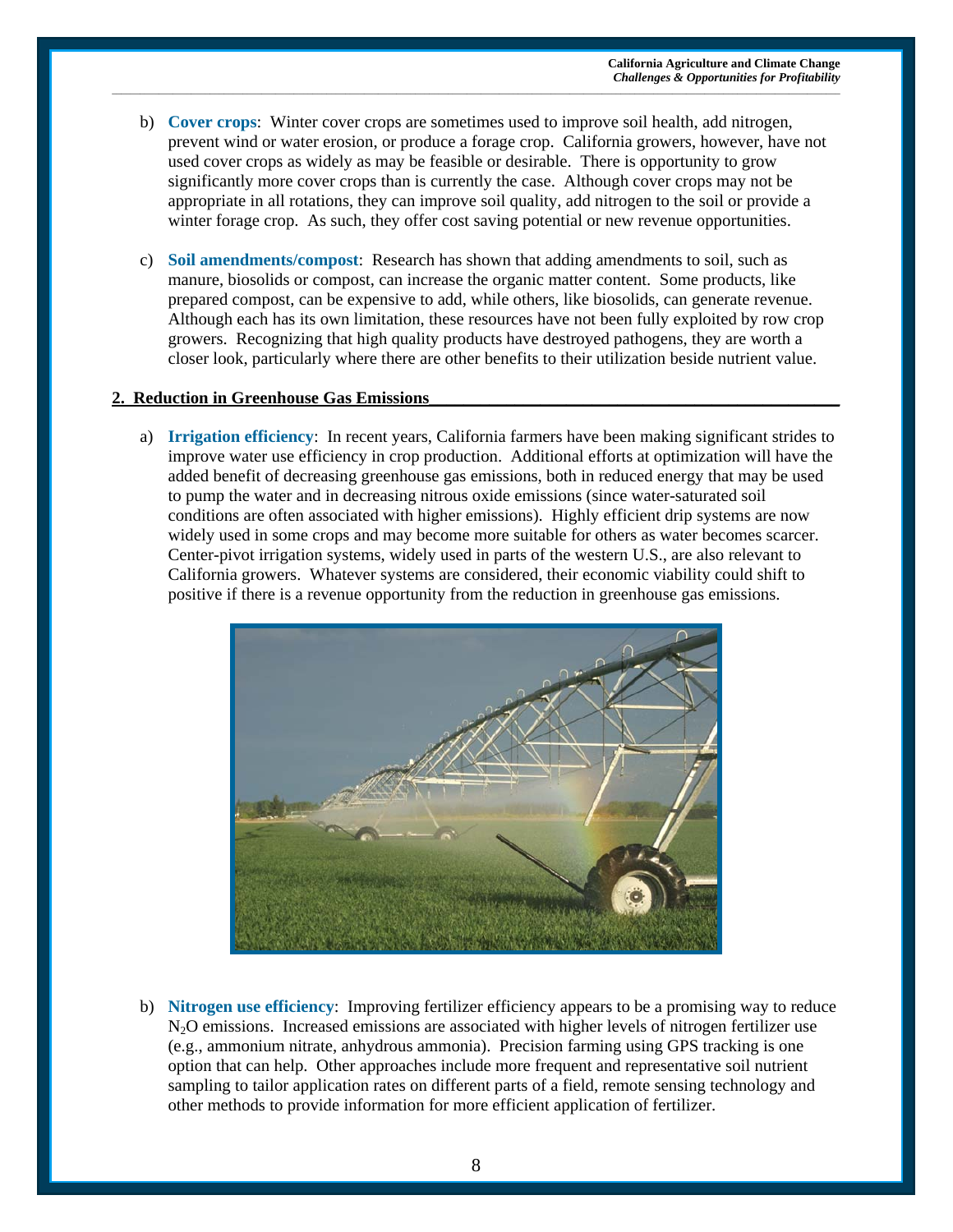c) **Farm machinery**: There are opportunities to reduce fuel use, increase engine efficiency and better control emissions. The Carl Moyers program can help pay for newer and more efficient engines; practices and technologies that reduce fuel use will lower emissions; and biofuel blends (i.e., 20% biodiesel) can decrease greenhouse gas emissions. The cost-effectiveness of these and other approaches will need to be evaluated for any specific situation, but there are farms in California and elsewhere that have made these and other changes and found value in doing so.

\_\_\_\_\_\_\_\_\_\_\_\_\_\_\_\_\_\_\_\_\_\_\_\_\_\_\_\_\_\_\_\_\_\_\_\_\_\_\_\_\_\_\_\_\_\_\_\_\_\_\_\_\_\_\_\_\_\_\_\_\_\_\_\_\_\_\_\_\_\_\_\_\_\_\_\_\_\_\_\_\_\_\_\_\_\_\_\_\_\_\_\_\_\_\_\_\_\_\_\_\_\_\_\_\_\_\_\_\_\_\_\_\_\_\_\_\_\_\_\_\_\_\_\_\_\_\_\_\_\_\_\_\_\_\_\_\_\_\_\_\_\_\_\_\_\_\_\_\_\_\_\_\_\_\_\_

### **3. Preventing or Destroving Emissions**

One way to prevent or destroy emissions involves rice growers who remove their straw from the field and inhibit production of methane. Putting a field into permanent pasture might be another example. There also are opportunities for permanent plantings on field borders or establishing woodlots or tree crops on more marginal ground. Whatever the approach, it would be useful to discuss with UC Cooperative Extension, USDA-NRCS or university researchers the opportunities that may be appropriate for any specific operation, including issues of food safety and government programs that can help pay for plantings and installations.

In many cases, adopting new or more efficient practices will have additional environmental and economic benefits, including decreases in dust emissions and soil run-off, lower water consumption and savings on fuel and/or labor. Taking a closer look at innovative or non-standard approaches could produce multiple benefits, aside from climate change policies.

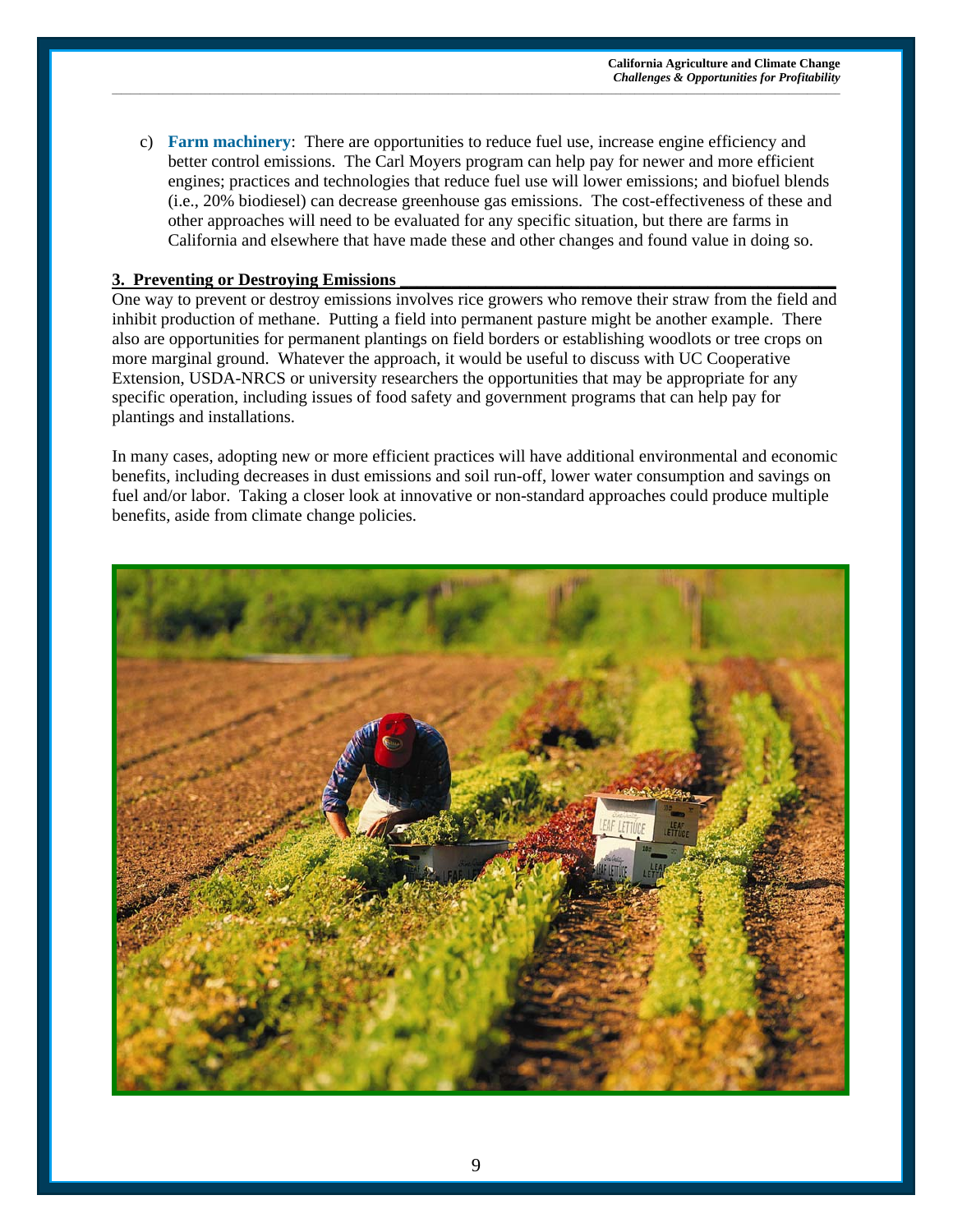

\_\_\_\_\_\_\_\_\_\_\_\_\_\_\_\_\_\_\_\_\_\_\_\_\_\_\_\_\_\_\_\_\_\_\_\_\_\_\_\_\_\_\_\_\_\_\_\_\_\_\_\_\_\_\_\_\_\_\_\_\_\_\_\_\_\_\_\_\_\_\_\_\_\_\_\_\_\_\_\_\_\_\_\_\_\_\_\_\_\_\_\_\_\_\_\_\_\_\_\_\_\_\_\_\_\_\_\_\_\_\_\_\_\_\_\_\_\_\_\_\_\_\_\_\_\_\_\_\_\_\_\_\_\_\_\_\_\_\_\_\_\_\_\_\_\_\_\_\_\_\_\_\_\_\_\_

# **Federal and State Agencies\_\_\_\_\_\_\_\_\_\_\_\_\_\_\_\_\_\_\_\_\_\_\_\_\_\_\_\_\_\_\_\_\_\_\_\_\_\_\_\_\_\_\_**

- U.S. Environmental Protection Agency climate change website **www.epa.gov/climatechange/index.html**
- The California Climate Change Portal **www.climatechange.ca.gov/**

A central information resource for state wide efforts in addressing climate change. This website includes the most current information about the Climate Action Team, climate change research, implementation of the global warming and solutions act (AB 32) and greenhouse gas inventory.

# **Carbon Offset and Carbon Credit Trading Programs\_\_\_\_\_\_\_\_\_\_\_\_\_\_\_\_\_\_\_\_\_**

- Chicago Climate Exchange **www.chicagoclimatex.com/content.jsf?id=781** The largest and first U.S. voluntary greenhouse gas emission reduction and trading institution. Programs specific to conservation tillage and manure management have been developed here.
- California Climate Action Registry **www.climateregistry.org/Default.aspx?refreshed=true** The purpose of the Registry is to help companies and organizations with operations in the state to

establish greenhouse gas emissions baselines against which any future greenhouse gas emission reduction requirements may be applied. Baselines, or protocols, that have been developed include ones for forestry and dairy anaerobic digesters.

Point Carbon

### **www.pointcarbon.com/category364.html**

Point Carbon is a world-leading provider of independent news, analyses and consulting services for European and global power, gas and carbon markets. This site is a useful resource for keeping track of the U.S. and international market pricing of carbon.